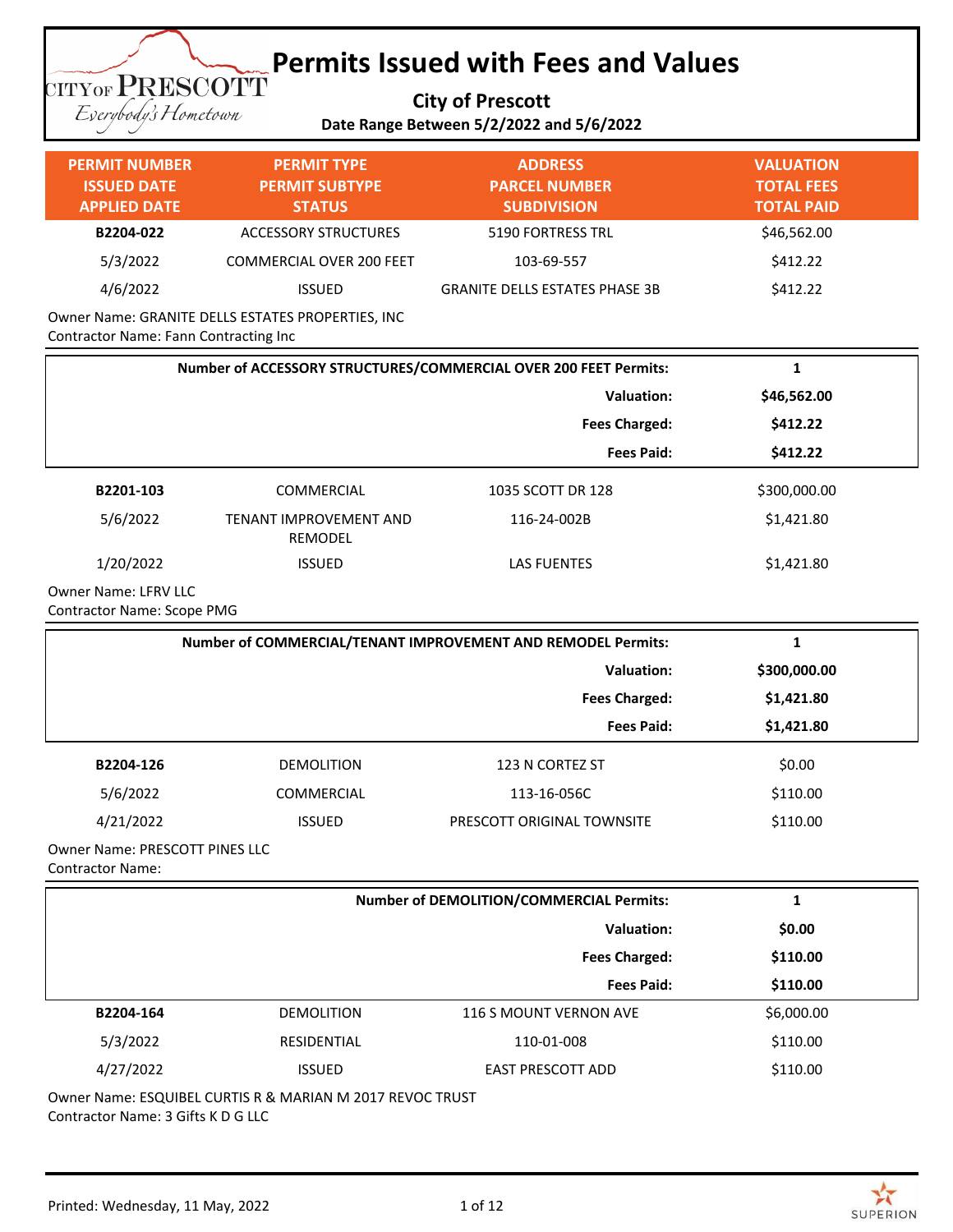**City of Prescott**

**Date Range Between 5/2/2022 and 5/6/2022**

|                                                                                  |                                                       | Number of DEMOLITION/RESIDENTIAL Permits:                                      | 1            |
|----------------------------------------------------------------------------------|-------------------------------------------------------|--------------------------------------------------------------------------------|--------------|
|                                                                                  |                                                       | <b>Valuation:</b>                                                              | \$6,000.00   |
|                                                                                  |                                                       | <b>Fees Charged:</b>                                                           | \$110.00     |
|                                                                                  |                                                       | <b>Fees Paid:</b>                                                              | \$110.00     |
| B2205-022                                                                        | <b>ELECTRICAL ONLY</b>                                | <b>15 WINEGLASS DR</b>                                                         | \$4,832.00   |
| 5/6/2022                                                                         | ADD CIRCUITS OR OUTLETS                               | 102-13-040                                                                     | \$110.00     |
| 5/4/2022                                                                         | <b>ISSUED</b>                                         | <b>ANTELOPE HILLS AMENDED 2</b>                                                | \$110.00     |
| Owner Name: 15 WINEGLASS LLC<br><b>Contractor Name: Allied Electric LLC</b>      |                                                       |                                                                                |              |
|                                                                                  |                                                       | Number of ELECTRICAL ONLY/ADD CIRCUITS OR OUTLETS Permits:                     | $\mathbf{1}$ |
|                                                                                  |                                                       | <b>Valuation:</b>                                                              | \$4,832.00   |
|                                                                                  |                                                       | <b>Fees Charged:</b>                                                           | \$110.00     |
|                                                                                  |                                                       | <b>Fees Paid:</b>                                                              | \$110.00     |
| B2203-094                                                                        | <b>ELECTRICAL ONLY</b>                                | 1101 NORRIS RD                                                                 | \$2,400.00   |
| 5/4/2022                                                                         | <b>NEW SERVICE ENTRANCE</b><br>UPGRADE UP TO 200 AMPS | 111-12-071S                                                                    | \$110.00     |
| 3/14/2022                                                                        | <b>ISSUED</b>                                         | LINCOLN PARK TRACT                                                             | \$110.00     |
| Owner Name: THOMPSON MARK A<br>Contractor Name: Mile High Electric LLC           |                                                       |                                                                                |              |
|                                                                                  |                                                       | Number of ELECTRICAL ONLY/NEW SERVICE ENTRANCE UPGRADE UP TO 200 AMPS Permits: | $\mathbf{1}$ |
|                                                                                  |                                                       | Valuation:                                                                     | \$2,400.00   |
|                                                                                  |                                                       | <b>Fees Charged:</b>                                                           | \$110.00     |
|                                                                                  |                                                       | <b>Fees Paid:</b>                                                              | \$110.00     |
| B2203-014                                                                        | <b>ELECTRICAL ONLY</b>                                | 3298 DELLS CANYON DR                                                           | \$7,940.00   |
| 5/3/2022                                                                         | PHOTOVOLTAIC OR SOLAR                                 | 103-65-057                                                                     | \$146.00     |
| 3/2/2022                                                                         | <b>ISSUED</b>                                         | <b>GRANITE DELLS ESTATES PHASE 1A</b><br>PAD                                   | \$146.00     |
| Owner Name: NOLAN FAMILY TRUST<br>Contractor Name: Redline Electric & Solar, LLC |                                                       |                                                                                |              |
| B2203-157                                                                        | ELECTRICAL ONLY                                       | 1476 BUTTE RD                                                                  | \$15,000.00  |
| 5/2/2022                                                                         | PHOTOVOLTAIC OR SOLAR                                 | 107-06-117                                                                     | \$123.34     |
| 3/24/2022                                                                        | <b>ISSUED</b>                                         | VISTA BUTTE HOMESITES                                                          | \$123.34     |

**TITYOF PRESCOTT** Eserybody's Hometown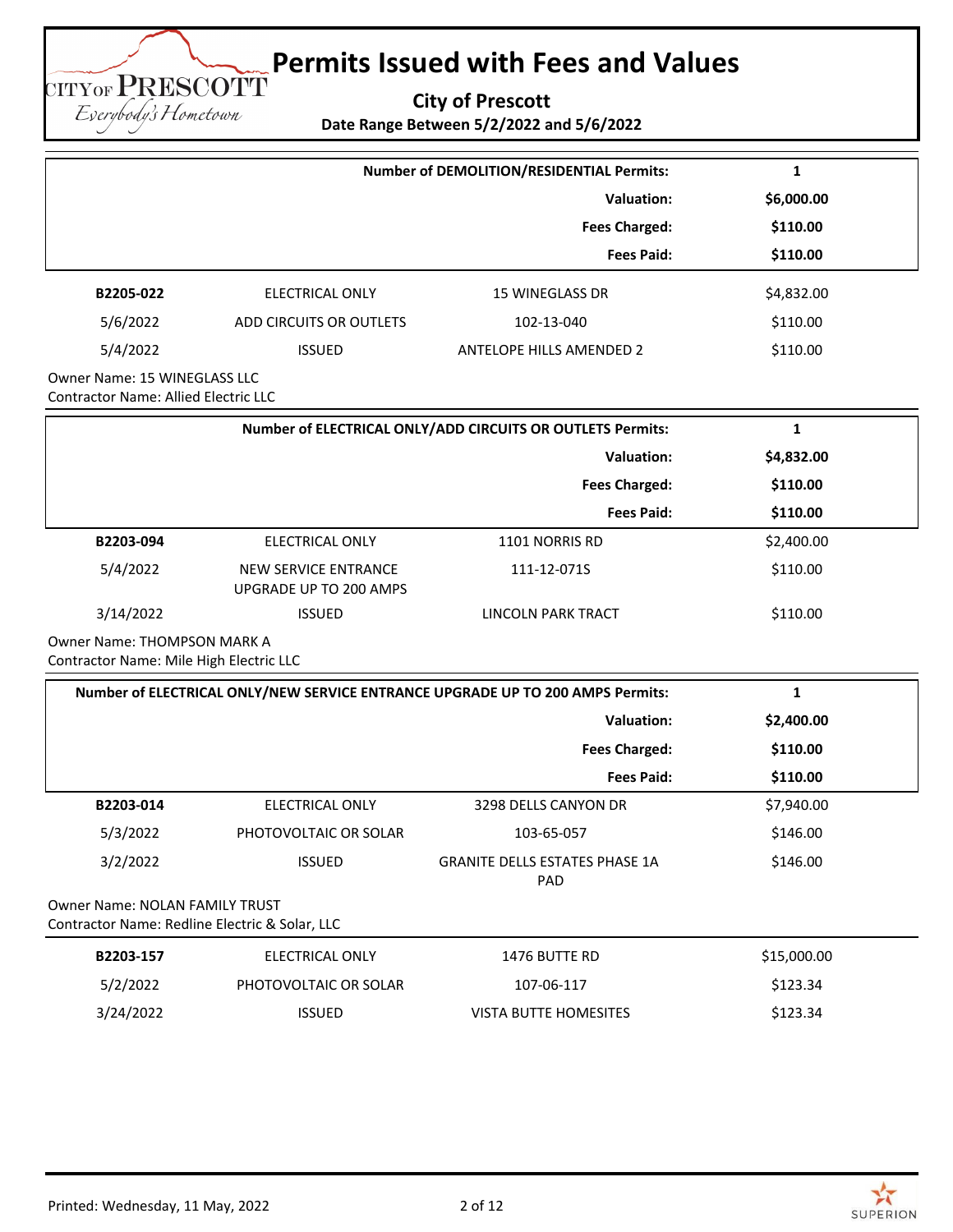**City of Prescott Date Range Between 5/2/2022 and 5/6/2022**

Eserybody's Hometown

**TITYOF PRESCOTT** 

|                                    | <b>Date Range Bet</b> |
|------------------------------------|-----------------------|
|                                    |                       |
| Owner Name: PIRANI ALI & ANISHA RS |                       |

| <b>Contractor Name: AZ Sun Services LLC</b>                                       |                                                                                                                    |                                          |             |  |
|-----------------------------------------------------------------------------------|--------------------------------------------------------------------------------------------------------------------|------------------------------------------|-------------|--|
| B2204-049                                                                         | <b>ELECTRICAL ONLY</b>                                                                                             | 1179 PINON OAK DR                        | \$6,750.00  |  |
| 5/5/2022                                                                          | PHOTOVOLTAIC OR SOLAR                                                                                              | 106-02-022                               | \$146.00    |  |
| 4/11/2022                                                                         | <b>ISSUED</b>                                                                                                      | PINON OAKS UNIT 1                        | \$146.00    |  |
| <b>Contractor Name: ONEWORLDENERGY LLC</b>                                        | Owner Name: MACAULEY KELLY J & EILEEN L TRUST                                                                      |                                          |             |  |
| B2204-059                                                                         | <b>ELECTRICAL ONLY</b>                                                                                             | 623 ASPEN WAY                            | \$56,000.00 |  |
| 5/3/2022                                                                          | PHOTOVOLTAIC OR SOLAR                                                                                              | 107-14-188A                              | \$310.14    |  |
| 4/12/2022                                                                         | <b>ISSUED</b>                                                                                                      | ASPENS ON THE CREEK REPLAT LOTS<br>13-20 | \$310.14    |  |
| <b>Owner Name: Frank Coe</b><br><b>Contractor Name: Eco Management Systems</b>    |                                                                                                                    |                                          |             |  |
| B2204-078                                                                         | <b>ELECTRICAL ONLY</b>                                                                                             | <b>4875 BUTTERFLY DR</b>                 | \$44,390.00 |  |
| 5/2/2022                                                                          | PHOTOVOLTAIC OR SOLAR                                                                                              | 103-20-331                               | \$257.25    |  |
| 4/14/2022                                                                         | <b>ISSUED</b>                                                                                                      | YAVAPAI HILLS UNIT 1 PHASE 2             | \$257.25    |  |
| Owner Name: WOOG KEVIN & TRACEY (RS)                                              | Contractor Name: FREEDOM FOREVER ARIZONA LLC                                                                       |                                          |             |  |
| B2204-084                                                                         | ELECTRICAL ONLY                                                                                                    | 1403 CLAIBORNE CIR                       | \$31,871.00 |  |
| 5/3/2022                                                                          | PHOTOVOLTAIC OR SOLAR                                                                                              | 105-11-097                               | \$200.20    |  |
| 4/15/2022                                                                         | <b>ISSUED</b>                                                                                                      | ESTATES UNIT 1 AT PRESCOTT LAKES         | \$200.20    |  |
| Owner Name: WALTER GARY L & GINNY M RS                                            | <b>Contractor Name: Sunrun Installation Services Inc</b>                                                           |                                          |             |  |
| B2204-102                                                                         | <b>ELECTRICAL ONLY</b>                                                                                             | 5805 SNAPDRAGON LN                       | \$14,550.00 |  |
| 5/3/2022                                                                          | PHOTOVOLTAIC OR SOLAR                                                                                              | 106-02-178                               | \$148.50    |  |
| 4/18/2022                                                                         | <b>ISSUED</b>                                                                                                      | PINON OAKS UNIT 3 PHASE 1                | \$148.50    |  |
| Owner Name: CUTLER HOMESTEAD LLC<br>Contractor Name: ONEWORLDENERGY LLC           |                                                                                                                    |                                          |             |  |
| B2204-114                                                                         | ELECTRICAL ONLY                                                                                                    | 4725 FREMONT DR                          | \$25,542.40 |  |
| 5/3/2022                                                                          | PHOTOVOLTAIC OR SOLAR                                                                                              | 106-34-081                               | \$171.37    |  |
| 4/19/2022                                                                         | <b>ISSUED</b>                                                                                                      | <b>LONGVIEW ESTATES UNIT 4</b>           | \$171.37    |  |
|                                                                                   | Owner Name: STEWART LOUIS CHARLES & LINDA FAYE RS (BD)<br><b>Contractor Name: Sunrun Installation Services Inc</b> |                                          |             |  |
| B2204-133                                                                         | <b>ELECTRICAL ONLY</b>                                                                                             | 4755 BOWIE DR S                          | \$8,850.00  |  |
| 5/5/2022                                                                          | PHOTOVOLTAIC OR SOLAR                                                                                              | 106-05-086                               | \$146.00    |  |
| 4/22/2022                                                                         | <b>ISSUED</b>                                                                                                      | LONGVIEW ESTATES UNIT 1                  | \$146.00    |  |
| Owner Name: RICHARDSON FAMILY TRUST<br><b>Contractor Name: ONEWORLDENERGY LLC</b> |                                                                                                                    |                                          |             |  |

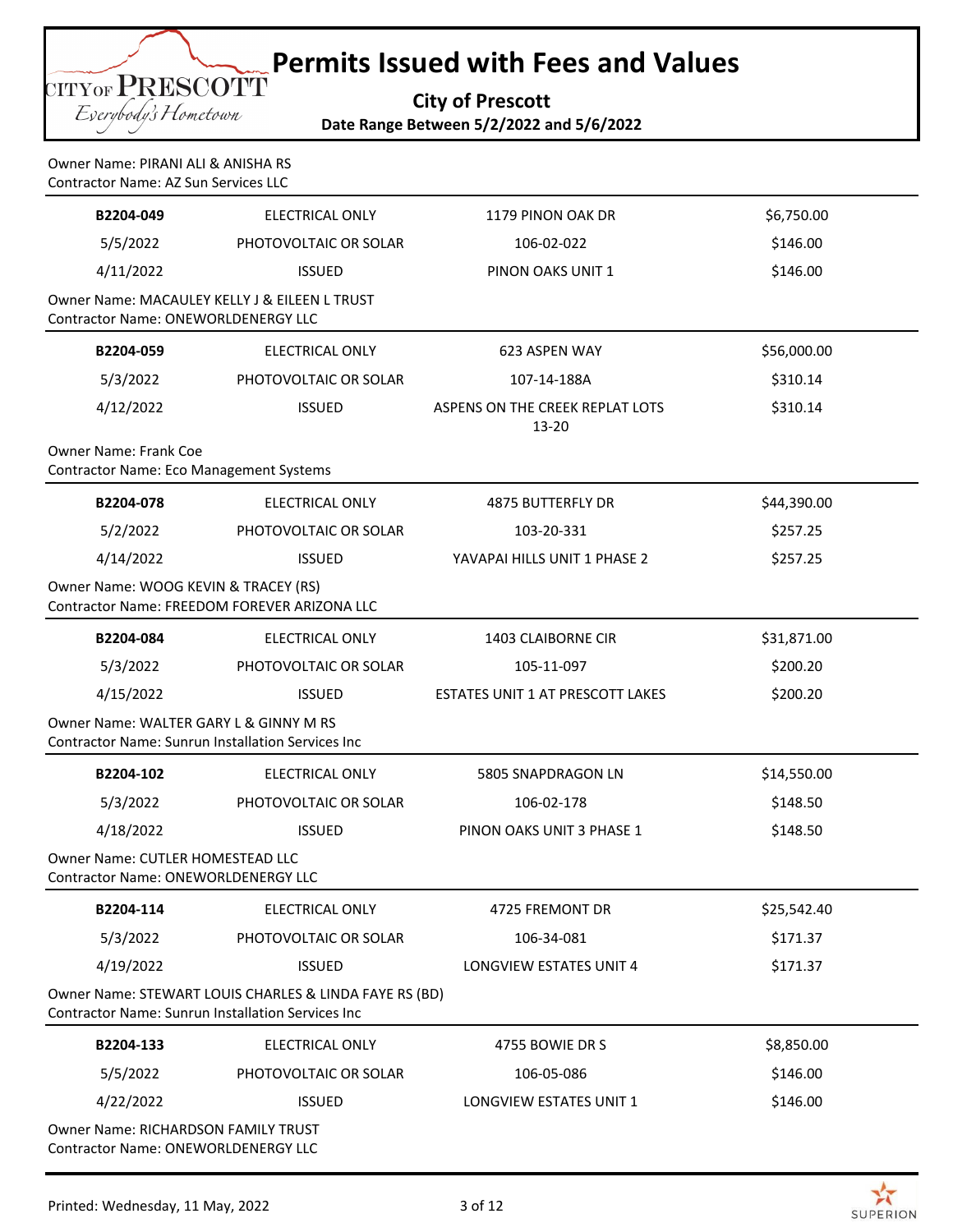### **City of Prescott Date Range Between 5/2/2022 and 5/6/2022**

| B2204-137 | ELECTRICAL ONLY                            | 2056 SUMMER VIEW DR         | \$8,500.00 |
|-----------|--------------------------------------------|-----------------------------|------------|
| 5/5/2022  | PHOTOVOLTAIC OR SOLAR                      | 106-01-088                  | \$146.00   |
| 4/22/2022 | <b>ISSUED</b>                              | <b>WALDEN RANCH PHASE 2</b> | \$146.00   |
|           | ALL ALLEN ALCUAEL IZEVIAL O BOBA FABIAC BC |                             |            |

Owner Name: ALLEN MICHAEL KEVIN & DORA FARIAS RS Contractor Name: ONEWORLDENERGY LLC

|           | Number of ELECTRICAL ONLY/PHOTOVOLTAIC OR SOLAR Permits:       |                               |              |
|-----------|----------------------------------------------------------------|-------------------------------|--------------|
|           | <b>Valuation:</b>                                              |                               | \$219,393.40 |
|           |                                                                | <b>Fees Charged:</b>          | \$1,794.80   |
|           |                                                                | <b>Fees Paid:</b>             | \$1,794.80   |
| B2203-078 | FENCES AND WALLS                                               | 3050 GEORGETOWN DR            | \$4,794.39   |
| 5/6/2022  | <b>FENCE 6FT AND UNDER</b><br><b>COMMERCIAL OR MULTIFAMILY</b> | 106-23-046                    | \$54.00      |
| 3/11/2022 | <b>ISSUED</b>                                                  | <b>SUNRISE TERRACE UNIT 2</b> | \$54.00      |

Owner Name: GRONEK TENA L Contractor Name: HT Fencing LLC

**TITYOF PRESCOTT** Eserybody's Hometown

|                                                                            | Number of FENCES AND WALLS/FENCE 6FT AND UNDER COMMERCIAL OR MULTIFAMILY<br><b>Permits:</b>        |                                                     |             |
|----------------------------------------------------------------------------|----------------------------------------------------------------------------------------------------|-----------------------------------------------------|-------------|
|                                                                            |                                                                                                    | <b>Valuation:</b>                                   | \$4,794.39  |
|                                                                            |                                                                                                    | <b>Fees Charged:</b>                                | \$54.00     |
|                                                                            |                                                                                                    | <b>Fees Paid:</b>                                   | \$54.00     |
| B2204-047                                                                  | <b>FENCES AND WALLS</b>                                                                            | 1473 ADDINGTON DR                                   | \$3,688.48  |
| 5/6/2022                                                                   | <b>FENCE 6FT AND UNDER</b><br><b>RESIDENTIAL</b>                                                   | 106-48-039                                          | \$54.00     |
| 4/9/2022                                                                   | <b>ISSUED</b>                                                                                      | PINES AT PRESCOTT LAKES PHASE 1                     | \$54.00     |
| <b>Owner Name: BORBELY LIVING TRUST</b><br>Contractor Name: HT Fencing LLC |                                                                                                    |                                                     |             |
| B2204-118                                                                  | <b>FENCES AND WALLS</b>                                                                            | 1099 OLD HASSAYAMPA LN                              | \$20,000.00 |
| 5/3/2022                                                                   | <b>FENCE 6FT AND UNDER</b><br><b>RESIDENTIAL</b>                                                   | 108-07-166                                          | \$54.00     |
| 4/20/2022                                                                  | <b>FINALED</b>                                                                                     | HISTORIC HOMES AT HASSAYAMPA<br><b>COUNTRY CLUB</b> | \$54.00     |
|                                                                            | Owner Name: ANDERSON CINDY CROWN BLESSING TRUST<br>Contractor Name: Cindy Anderson - OWNER BUILDER |                                                     |             |
| B2204-123                                                                  | <b>FENCES AND WALLS</b>                                                                            | <b>105 ROCKY DELLS CIR</b>                          | \$6,743.80  |
| 5/6/2022                                                                   | <b>FENCE 6FT AND UNDER</b><br><b>RESIDENTIAL</b>                                                   | 111-04-047                                          | \$54.00     |
| 4/20/2022                                                                  | <b>ISSUED</b>                                                                                      | <b>COUNTRY CLUB PARK UNIT 7</b>                     | \$54.00     |
| Contractor Name: HT Fencing LLC                                            | Owner Name: HERNANDEZ DAVID S & LORRI L TRUST                                                      |                                                     |             |

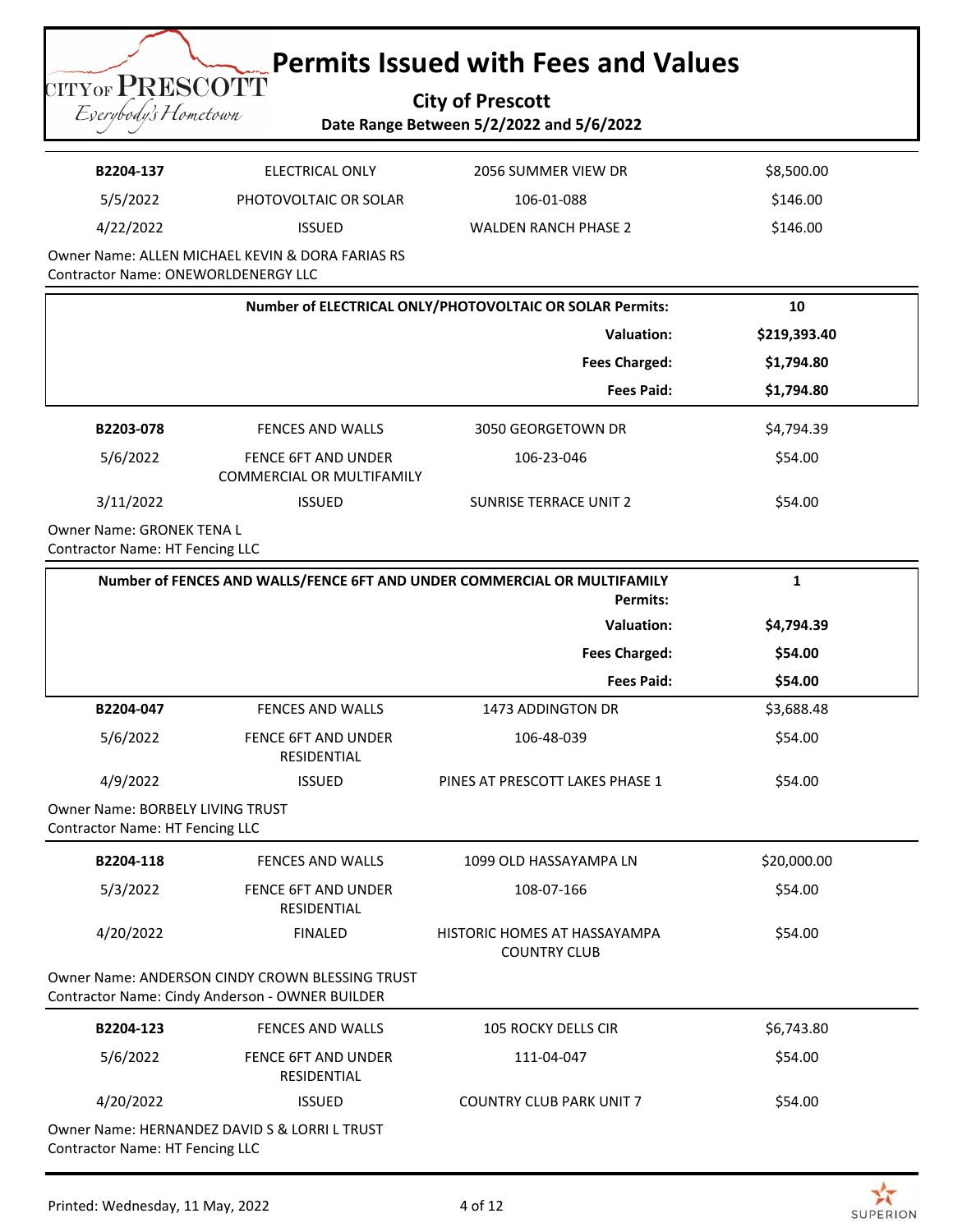**City of Prescott**

**Date Range Between 5/2/2022 and 5/6/2022**

|                                       |                                                     | Number of FENCES AND WALLS/FENCE 6FT AND UNDER RESIDENTIAL Permits:              | 3              |
|---------------------------------------|-----------------------------------------------------|----------------------------------------------------------------------------------|----------------|
|                                       |                                                     | <b>Valuation:</b>                                                                | \$30,432.28    |
|                                       |                                                     | <b>Fees Charged:</b>                                                             | \$162.00       |
|                                       |                                                     | <b>Fees Paid:</b>                                                                | \$162.00       |
| B2112-142                             | <b>FENCES AND WALLS</b>                             | 5271 DELLS POINT RD                                                              | \$205,843.00   |
| 5/3/2022                              | FENCE OVER 6FT COMMERCIAL<br>OR MULTIFAMILY         | 103-69-561                                                                       | \$992.82       |
| 12/29/2021                            | <b>ISSUED</b>                                       | <b>GRANITE DELLS ESTATES PHASE 3B</b>                                            | \$992.82       |
| Contractor Name: Fann Contracting Inc | Owner Name: GRANITE DELLS ESTATES PROPERTIES, INC   |                                                                                  |                |
|                                       |                                                     | Number of FENCES AND WALLS/FENCE OVER 6FT COMMERCIAL OR MULTIFAMILY Permits:     | $\mathbf{1}$   |
|                                       |                                                     | <b>Valuation:</b>                                                                | \$205,843.00   |
|                                       |                                                     | <b>Fees Charged:</b>                                                             | \$992.82       |
|                                       |                                                     | <b>Fees Paid:</b>                                                                | \$992.82       |
| FIRE2203-028                          | FIRE SPECIAL INSPECTIONS                            | 551 1ST ST                                                                       | \$0.00         |
| 5/2/2022                              | STATE AND HEALTH SERVICES<br>AND COUNTY             | 113-03-041D                                                                      | \$75.00        |
| 3/31/2022                             | <b>ISSUED</b>                                       | DAMERON PARK ADD                                                                 | \$75.00        |
| <b>Contractor Name:</b>               | Owner Name: IRONLINE PARTNERS - DEXTER PROPERTY LLC |                                                                                  |                |
| FIRE2204-030                          | FIRE SPECIAL INSPECTIONS                            | 1100 E SHELDON ST                                                                | \$0.00         |
| 5/5/2022                              | STATE AND HEALTH SERVICES<br><b>AND COUNTY</b>      | 114-06-096C                                                                      | \$75.00        |
| 4/29/2022                             | <b>ISSUED</b>                                       | JOSLIN WHIPPLE SUBDIVISION -<br>REPLAT BK F LOTS 1 AND 5 BK C 2,3<br>AND4 BK I   | \$75.00        |
| <b>Contractor Name:</b>               | Owner Name: YAVAPAI COUNTY COMMUNITY COLLEGE DIST   |                                                                                  |                |
|                                       |                                                     | Number of FIRE SPECIAL INSPECTIONS/STATE AND HEALTH SERVICES AND COUNTY Permits: | $\overline{2}$ |
|                                       |                                                     | <b>Valuation:</b>                                                                | \$0.00         |
|                                       |                                                     | <b>Fees Charged:</b>                                                             | \$150.00       |
|                                       |                                                     | <b>Fees Paid:</b>                                                                | \$150.00       |

**TITYOF PRESCOTT** Eserybody's Hometown

FIRE2107-033 FIRE SPRINKLERS AND ALARMS 129 E DELANO AVE \$3,800.00

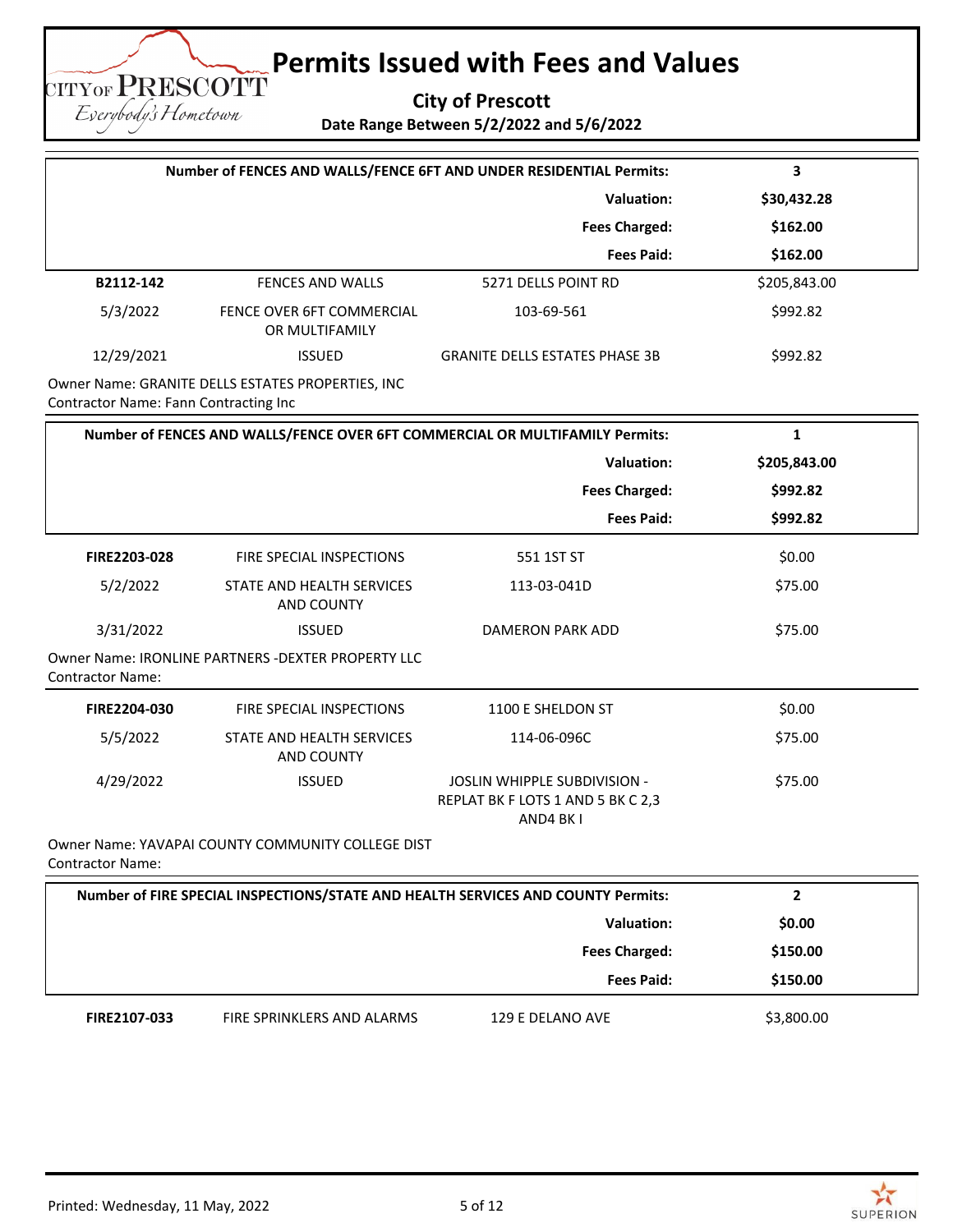|                                   |                                                                                  | <b>Permits Issued with Fees and Values</b>                          |              |
|-----------------------------------|----------------------------------------------------------------------------------|---------------------------------------------------------------------|--------------|
| $_{\rm CITYOF}$ ${\rm PRESCOTT}$  |                                                                                  |                                                                     |              |
| Eserybody's Hometown              |                                                                                  | <b>City of Prescott</b><br>Date Range Between 5/2/2022 and 5/6/2022 |              |
|                                   |                                                                                  |                                                                     |              |
| 5/6/2022                          | <b>AUTOMATIC FIRE SPRINKLER</b><br>AND ALARM SYSTEM -<br>COMMERCIAL              | 105-03-532                                                          | \$225.00     |
| 7/23/2021                         | <b>RECORD CLOSED</b>                                                             | PRESCOTT HIGHLANDS ESTATES                                          | \$225.00     |
| <b>Contractor Name:</b>           | Owner Name: HASTINGS DEVELOPMENT INCORPORATED                                    |                                                                     |              |
| FIRE2202-012                      | FIRE SPRINKLERS AND ALARMS                                                       | 1200 PRESCOTT LAKES PKWY                                            | \$0.00       |
| 5/3/2022                          | <b>AUTOMATIC FIRE SPRINKLER</b><br>AND ALARM SYSTEM -<br>COMMERCIAL              | 105-06-005F                                                         | \$400.00     |
| 2/9/2022                          | <b>ISSUED</b>                                                                    |                                                                     | \$400.00     |
| <b>Owner Name: YAVAPAI COUNTY</b> | Contractor Name: Hensel Phelps Construction Co                                   |                                                                     |              |
|                                   | Number of FIRE SPRINKLERS AND ALARMS/AUTOMATIC FIRE SPRINKLER AND ALARM SYSTEM - | <b>COMMERCIAL Permits:</b>                                          | $\mathbf{2}$ |
|                                   |                                                                                  | <b>Valuation:</b>                                                   | \$3,800.00   |
|                                   |                                                                                  | <b>Fees Charged:</b>                                                | \$625.00     |
|                                   |                                                                                  | <b>Fees Paid:</b>                                                   | \$625.00     |
| FIRE2203-006                      | FIRE SPRINKLERS AND ALARMS                                                       | 3700 WILLOW CREEK RD                                                | \$79,995.00  |
| 5/2/2022                          | FIRE ALARM AND DETECTION<br>SYSTEM - ONLY - COMMERCIAL                           | 106-08-006                                                          | \$225.00     |
| 3/8/2022                          | <b>ISSUED</b>                                                                    |                                                                     | \$225.00     |
| <b>Contractor Name:</b>           | Owner Name: EMBRY-RIDDLE AERONAUTICAL UNIVERSITY INC                             |                                                                     |              |
| FIRE2204-023                      | FIRE SPRINKLERS AND ALARMS                                                       | 3250 WILLOW CREEK RD                                                | \$2,500.00   |
| 5/4/2022                          | FIRE ALARM AND DETECTION<br><b>SYSTEM - ONLY - COMMERCIAL</b>                    | 106-08-008D                                                         | \$150.00     |
| 4/22/2022                         | <b>ISSUED</b>                                                                    |                                                                     | \$150.00     |
| <b>Contractor Name:</b>           | Owner Name: FINDLAY FAMILY PROPERTIES LIMITED PARTNERSHIP                        |                                                                     |              |
|                                   | Number of FIRE SPRINKLERS AND ALARMS/FIRE ALARM AND DETECTION SYSTEM - ONLY -    | <b>COMMERCIAL Permits:</b>                                          | $\mathbf{2}$ |
|                                   |                                                                                  | <b>Valuation:</b>                                                   | \$82,495.00  |
|                                   |                                                                                  | <b>Fees Charged:</b>                                                | \$375.00     |
|                                   |                                                                                  | <b>Fees Paid:</b>                                                   | \$375.00     |
| FIRE2204-012                      | <b>FIREWORKS AND</b><br>PYROTECHNICS DISPLAY<br><b>COMMERCIAL ONLY</b>           | 3101 WATSON LAKE RD                                                 | \$0.00       |
| 5/5/2022                          | Unassigned                                                                       | 106-15-001                                                          | \$300.00     |
| 4/14/2022                         | <b>ISSUED</b>                                                                    |                                                                     | \$300.00     |

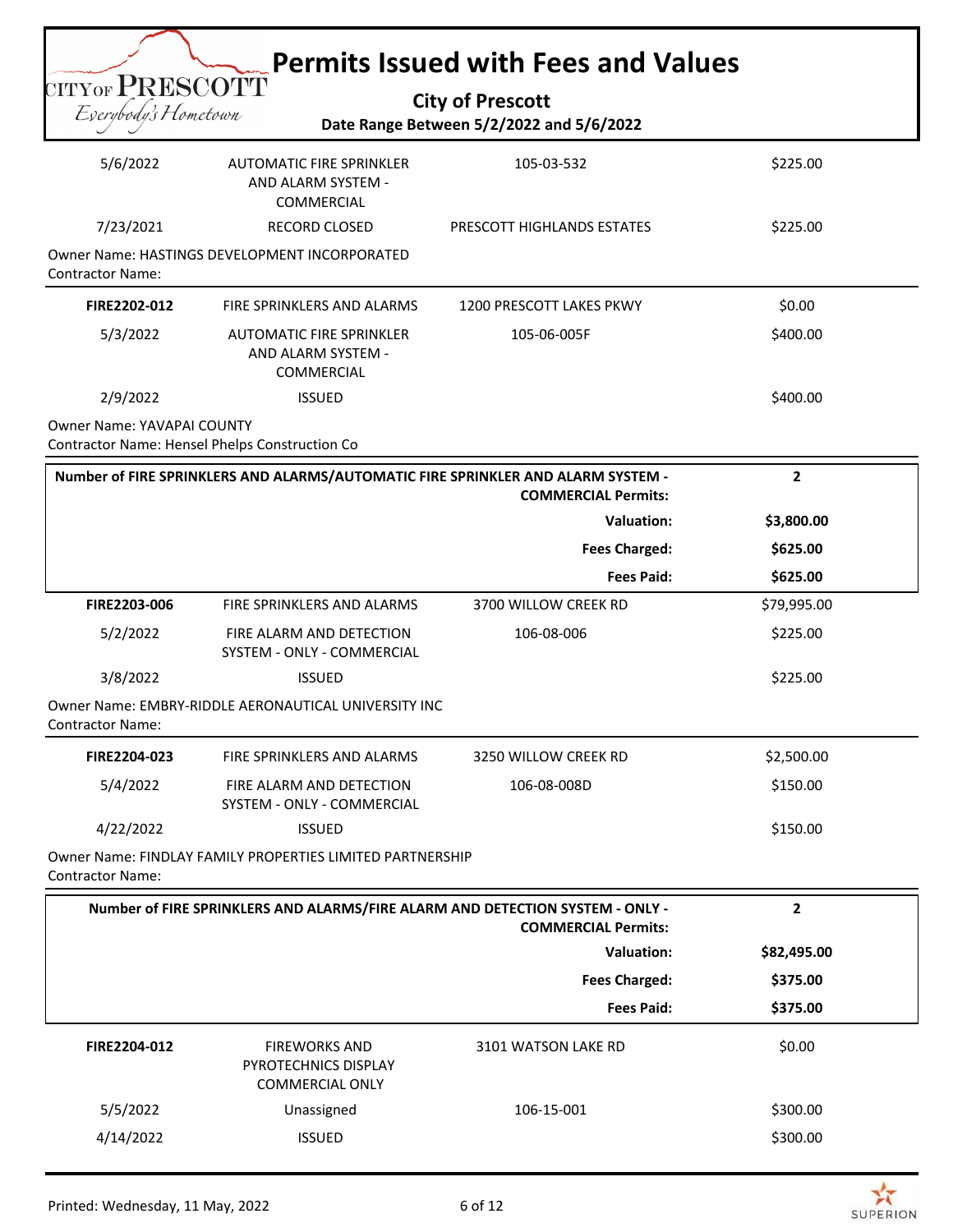

Owner Name: CITY OF PRESCOTT Contractor Name:

|                                                         | Number of FIREWORKS AND PYROTECHNICS DISPLAY COMMERCIAL ONLY/Unassigned Permits:<br>1 |                      |             |  |
|---------------------------------------------------------|---------------------------------------------------------------------------------------|----------------------|-------------|--|
|                                                         |                                                                                       | Valuation:           | \$0.00      |  |
|                                                         |                                                                                       | <b>Fees Charged:</b> | \$300.00    |  |
|                                                         |                                                                                       | <b>Fees Paid:</b>    | \$300.00    |  |
| ENG1912-010-A                                           | <b>GRADING AND DRAINAGE ONLY</b>                                                      | 1236 S LAKEVIEW DR   | \$0.00      |  |
| 5/4/2022                                                | <b>MULTI SITE</b>                                                                     | 106-51-054B          | \$41,749.29 |  |
| 12/13/2019                                              | <b>ISSUED</b>                                                                         |                      | \$41,749.29 |  |
| Owner Name: DH SOLSTICE RIDGE LLC<br>Cambro shan Manazi |                                                                                       |                      |             |  |

Contractor Name:

|                    | Number of GRADING AND DRAINAGE ONLY/MULTI SITE Permits: |                               |             |
|--------------------|---------------------------------------------------------|-------------------------------|-------------|
|                    | Valuation:                                              |                               |             |
|                    |                                                         | <b>Fees Charged:</b>          | \$41,749.29 |
|                    |                                                         | <b>Fees Paid:</b>             | \$41,749.29 |
| <b>ENG2112-007</b> | <b>GRADING AND DRAINAGE ONLY</b>                        | 683 W LEE BLVD                | \$15,300.00 |
| 5/4/2022           | SINGLE SITE RESIDENTIAL                                 | 112-02-048                    | \$348.21    |
| 12/21/2021         | <b>ISSUED</b>                                           | RANCH AT PRESCOTT UNIT 7 AMND | \$348.21    |

Owner Name: FREMONT RON & BILLI JO JT Contractor Name: Crystal Creek Builders Inc

| Number of GRADING AND DRAINAGE ONLY/SINGLE SITE RESIDENTIAL Permits: |                                              |                      |             |
|----------------------------------------------------------------------|----------------------------------------------|----------------------|-------------|
|                                                                      |                                              | Valuation:           | \$15,300.00 |
|                                                                      |                                              | <b>Fees Charged:</b> | \$348.21    |
|                                                                      |                                              | <b>Fees Paid:</b>    | \$348.21    |
| ENG1912-011-A                                                        | <b>GRADING DRAINAGE AND</b><br>UTILITY COMBO | 1236 S LAKEVIEW DR   | \$0.00      |
| 5/4/2022                                                             | <b>MULTI SITE</b>                            | 106-51-054B          | \$16,515.45 |
| 12/13/2019                                                           | <b>ISSUED</b>                                |                      | \$16,515.45 |
|                                                                      |                                              |                      |             |

Owner Name: DH SOLSTICE RIDGE LLC Contractor Name:

|           | Number of GRADING DRAINAGE AND UTILITY COMBO/MULTI SITE Permits: |                      |             |  |
|-----------|------------------------------------------------------------------|----------------------|-------------|--|
|           | <b>Valuation:</b>                                                |                      |             |  |
|           |                                                                  | <b>Fees Charged:</b> | \$16,515.45 |  |
|           |                                                                  | <b>Fees Paid:</b>    | \$16,515.45 |  |
| B2204-086 | PLUMBING ONLY                                                    | 6987 SIENNA PL       | \$750.00    |  |
| 5/2/2022  | NEW GAS YARD LINE                                                | 102-19-116           | \$146.00    |  |

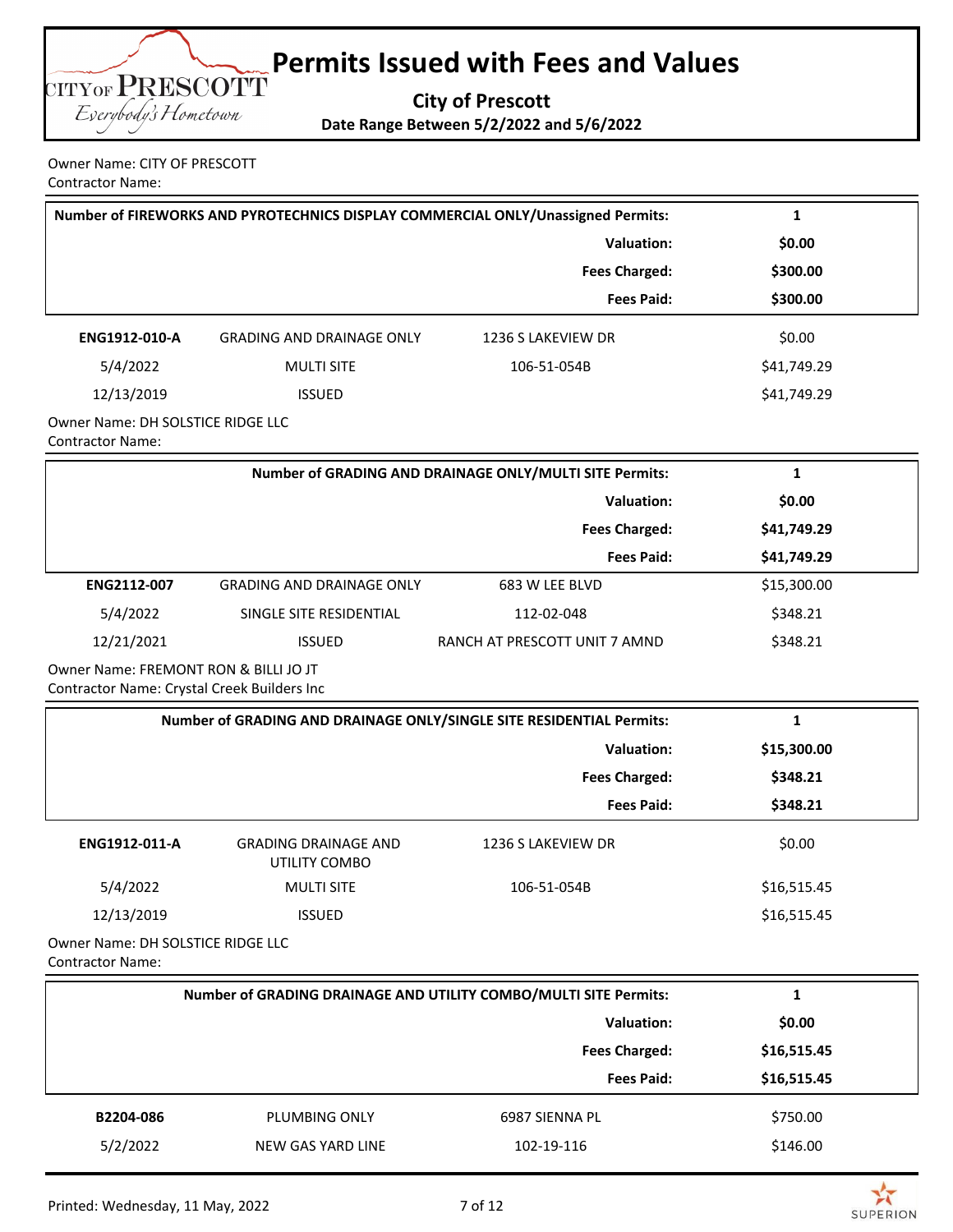|                                         | <b>Example Permits Issued with Fees and Values</b>                  |  |
|-----------------------------------------|---------------------------------------------------------------------|--|
| CITYOF PRESCOTT<br>Eserybody's Hometown | <b>City of Prescott</b><br>Date Range Between 5/2/2022 and 5/6/2022 |  |

### 4/15/2022 ISSUED DEEP WELL RANCH PARCEL 1.47 \$146.00

Owner Name: Christine Pearce

Contractor Name: Yavapai Landscaping LLC

|           | Number of PLUMBING ONLY/NEW GAS YARD LINE Permits: |                                                 |             |
|-----------|----------------------------------------------------|-------------------------------------------------|-------------|
|           | Valuation:                                         |                                                 | \$750.00    |
|           |                                                    | <b>Fees Charged:</b>                            | \$146.00    |
|           |                                                    | <b>Fees Paid:</b>                               | \$146.00    |
| B2205-003 | PLUMBING ONLY                                      | 3135 RAINBOW RIDGE DR                           | \$16,000.00 |
| 5/4/2022  | REPAIR WATER OR SEWER YARD<br><b>LINE</b>          | 112-10-294A                                     | \$110.00    |
| 5/2/2022  | <b>ISSUED</b>                                      | RANCH AT PRESCOTT UNIT 5 REPLAT<br>LOTS 486-487 | \$110.00    |

Owner Name: CHRISTIANSEN 2019 LIVING TRUST Contractor Name: Elsea Plumbing Inc

| Number of PLUMBING ONLY/REPAIR WATER OR SEWER YARD LINE Permits:              |                     |                                       | 1           |
|-------------------------------------------------------------------------------|---------------------|---------------------------------------|-------------|
|                                                                               |                     | <b>Valuation:</b>                     | \$16,000.00 |
|                                                                               |                     | <b>Fees Charged:</b>                  | \$110.00    |
|                                                                               |                     | <b>Fees Paid:</b>                     | \$110.00    |
| ROW2204-025                                                                   | <b>RIGHT OF WAY</b> | 2400 MELVILLE RD                      | \$30,000.00 |
| 5/5/2022                                                                      | <b>CONSTRUCTION</b> | 102-03-010B                           | \$0.00      |
| 4/28/2022                                                                     | <b>ISSUED</b>       |                                       | \$0.00      |
| Owner Name: Brian Jackson<br><b>Contractor Name: koman</b>                    |                     |                                       |             |
| ROW2204-026                                                                   | <b>RIGHT OF WAY</b> |                                       | \$0.00      |
| 5/3/2022                                                                      | <b>CONSTRUCTION</b> | 800-11-009U                           | \$0.00      |
| 4/28/2022                                                                     | <b>ISSUED</b>       |                                       | \$0.00      |
| <b>Owner Name:</b><br><b>Contractor Name: VSS INTERNATIONAL</b>               |                     |                                       |             |
| ROW2204-027                                                                   | <b>RIGHT OF WAY</b> |                                       | \$3,000.00  |
| 5/3/2022                                                                      | <b>CONSTRUCTION</b> | 103-69-559                            | \$0.00      |
| 4/28/2022                                                                     | <b>ISSUED</b>       | <b>GRANITE DELLS ESTATES PHASE 3B</b> | \$0.00      |
| Owner Name: Cable One/Sparklight<br>Contractor Name: Arizona Line Workers LLC |                     |                                       |             |
| ROW2204-028                                                                   | <b>RIGHT OF WAY</b> | <b>1889 TIMBER POINT E</b>            | \$0.00      |
| 5/5/2022                                                                      | <b>CONSTRUCTION</b> | 108-26-095H                           | \$0.00      |
| 4/29/2022                                                                     | <b>ISSUED</b>       | <b>TIMBER RIDGE UNIT 1</b>            | \$0.00      |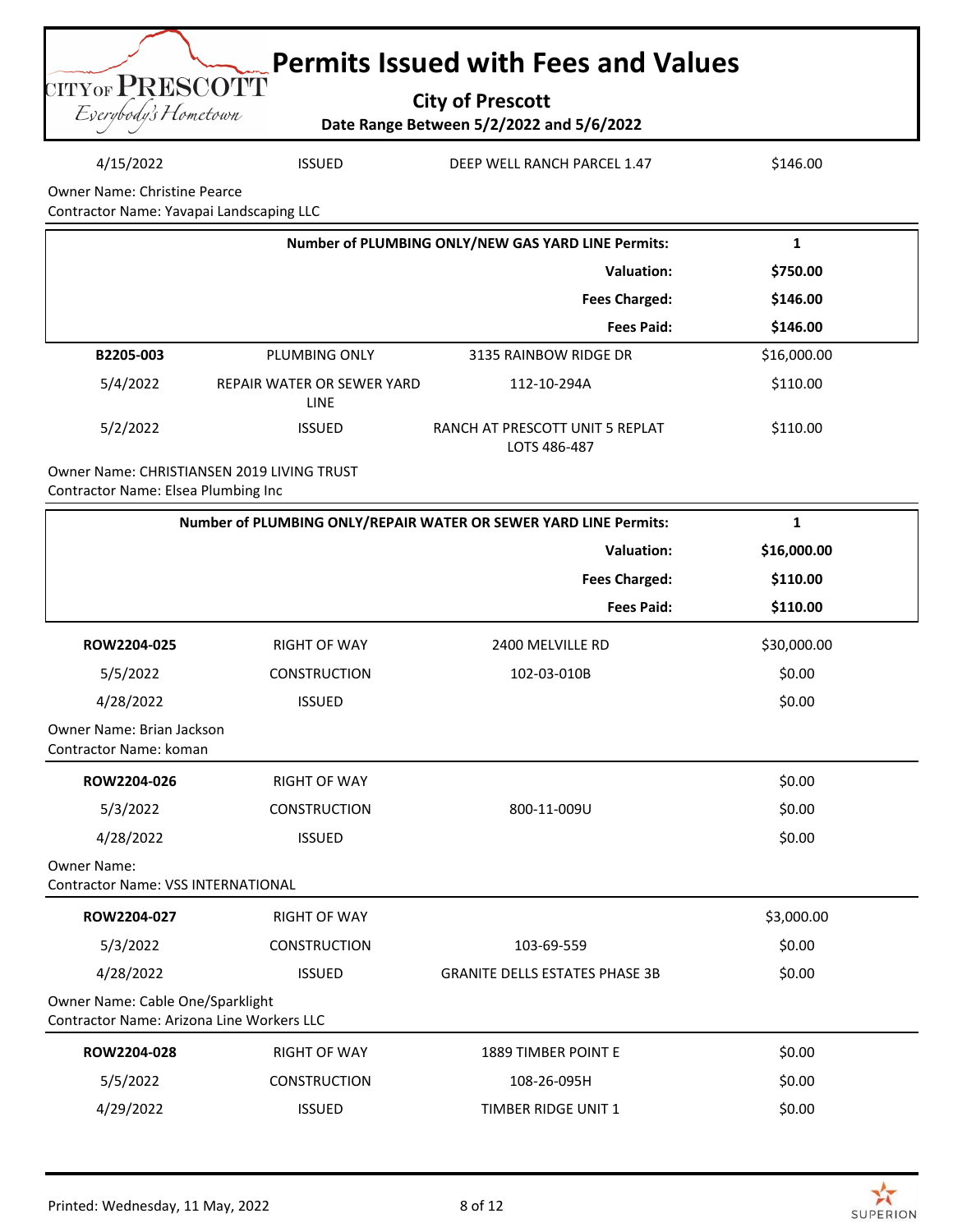**City of Prescott**

**Date Range Between 5/2/2022 and 5/6/2022**

#### Owner Name: TIMBER RIDGE OWNERS ASSOCIATION Contractor Name: POWER CONTRACTING LLC

| ROW2205-001 | RIGHT OF WAY        | 1616 CLOUDSTONE DR       | \$0.00 |
|-------------|---------------------|--------------------------|--------|
| 5/6/2022    | <b>CONSTRUCTION</b> | 105-03-005Q              | \$0.00 |
| 5/2/2022    | <b>ISSUED</b>       | <b>CLOUDSTONE UNIT 1</b> | \$0.00 |
|             |                     |                          |        |

Owner Name: Arizona Public Service Contractor Name: Arizona Public Service

CITYOF PRESCOTT Everybody's Hometown

|             | <b>Number of RIGHT OF WAY/CONSTRUCTION Permits:</b> |                          |             |
|-------------|-----------------------------------------------------|--------------------------|-------------|
|             | Valuation:                                          |                          | \$33,000.00 |
|             |                                                     | <b>Fees Charged:</b>     | \$0.00      |
|             |                                                     | <b>Fees Paid:</b>        | \$0.00      |
| ROW2205-002 | <b>RIGHT OF WAY</b>                                 | <b>1910 NORTHSIDE DR</b> | \$0.00      |
| 5/6/2022    | MAINTENANCE                                         | 116-16-073C              | \$0.00      |
| 5/2/2022    | <b>ISSUED</b>                                       |                          | \$0.00      |

Owner Name: Arizona Public Service Contractor Name: Arizona Public Service

|                                                                        |                                                  | <b>Number of RIGHT OF WAY/MAINTENANCE Permits:</b> | $\mathbf{1}$ |
|------------------------------------------------------------------------|--------------------------------------------------|----------------------------------------------------|--------------|
|                                                                        |                                                  | <b>Valuation:</b>                                  | \$0.00       |
|                                                                        |                                                  | <b>Fees Charged:</b>                               | \$0.00       |
|                                                                        |                                                  | <b>Fees Paid:</b>                                  | \$0.00       |
| B2109-009                                                              | SINGLE FAMILY RESIDENTIAL<br><b>AND DUPLEXES</b> | 274 VALLEJO ST                                     | \$37,368.00  |
| 5/3/2022                                                               | <b>ADDITION</b>                                  | 113-03-043E                                        | \$285.30     |
| 9/1/2021                                                               | <b>ISSUED</b>                                    | <b>DAMERON PARK ADD</b>                            | \$285.30     |
| Owner Name: Jonathan Vargas<br>Contractor Name: Jonathan Vargas        |                                                  |                                                    |              |
| B2203-053                                                              | SINGLE FAMILY RESIDENTIAL<br><b>AND DUPLEXES</b> | <b>1415 TERRACE VIEW DR</b>                        | \$9,920.00   |
| 5/4/2022                                                               | <b>ADDITION</b>                                  | 116-18-0670                                        | \$146.00     |
| 3/8/2022                                                               | <b>ISSUED</b>                                    |                                                    | \$146.00     |
| <b>Owner Name: GENTRY RAINA MARIE</b><br>Contractor Name: Raina Gentry |                                                  |                                                    |              |
| B2203-093                                                              | SINGLE FAMILY RESIDENTIAL<br><b>AND DUPLEXES</b> | 1484 EAGLE CREST DR                                | \$190,000.00 |
| 5/6/2022                                                               | <b>ADDITION</b>                                  | 105-08-172                                         | \$1,620.64   |
| 3/14/2022                                                              | <b>ISSUED</b>                                    | <b>EAGLE RIDGE UNIT 2</b>                          | \$1,620.64   |
| <b>Owner Name: MOORE LIVING TRUST</b>                                  |                                                  |                                                    |              |

Contractor Name: Tri-City Earthworks and Labor LLC

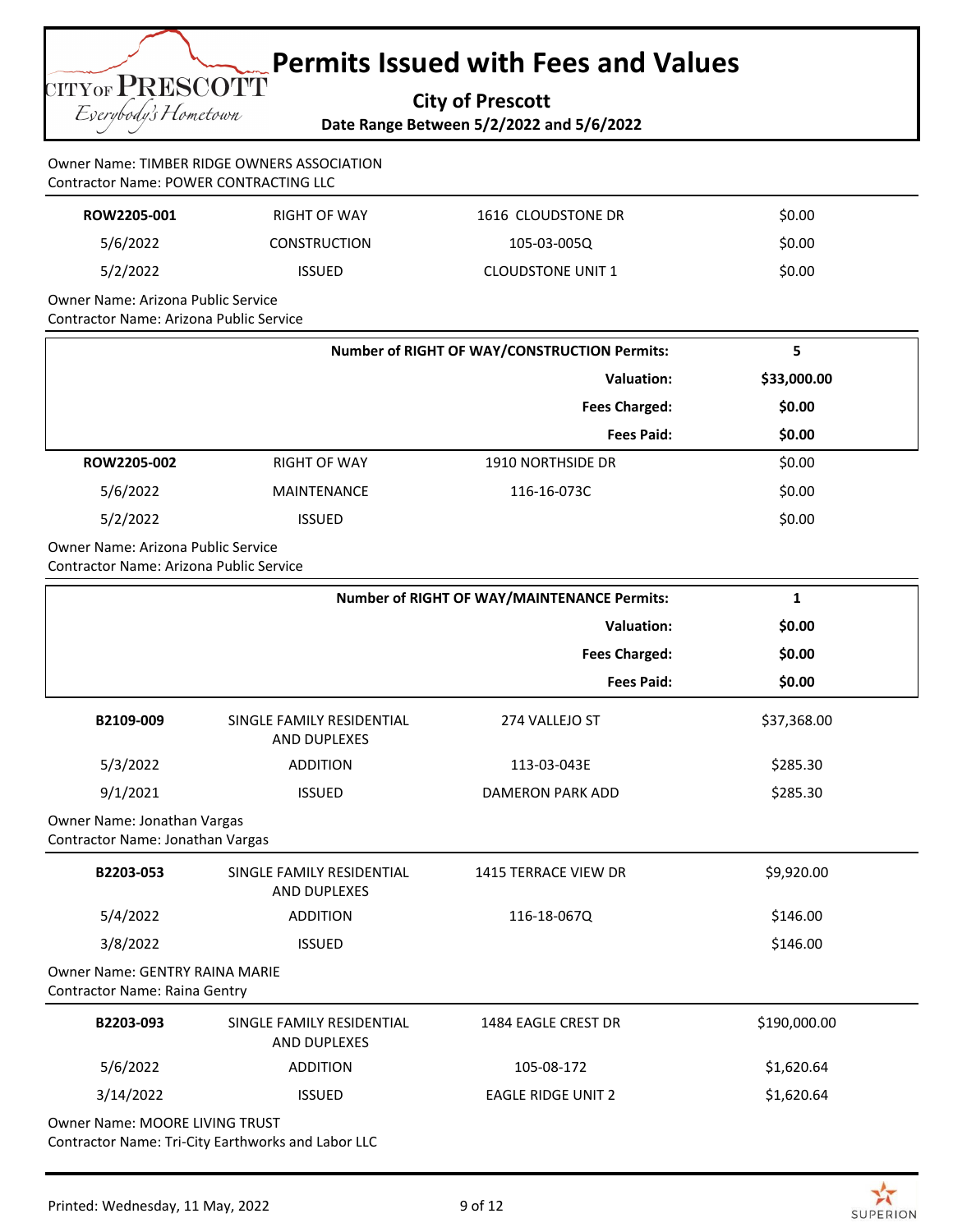**City of Prescott Date Range Between 5/2/2022 and 5/6/2022**

|                                                                                               | Number of SINGLE FAMILY RESIDENTIAL AND DUPLEXES/ADDITION Permits: |                                                                             |              |
|-----------------------------------------------------------------------------------------------|--------------------------------------------------------------------|-----------------------------------------------------------------------------|--------------|
|                                                                                               |                                                                    | <b>Valuation:</b>                                                           | \$237,288.00 |
|                                                                                               |                                                                    | <b>Fees Charged:</b>                                                        | \$2,051.94   |
|                                                                                               |                                                                    | <b>Fees Paid:</b>                                                           | \$2,051.94   |
| B2110-097                                                                                     | SINGLE FAMILY RESIDENTIAL<br>AND DUPLEXES                          | <b>1372 DALKE POINT</b>                                                     | \$423,212.00 |
| 5/3/2022                                                                                      | <b>NEW SINGLE FAMILY</b>                                           | 115-10-343                                                                  | \$17,706.87  |
| 10/15/2021                                                                                    | <b>ISSUED</b>                                                      | <b>ENCHANTED CANYON REPLAT LOTS 54</b><br>-61 AND PORTIONS TRACT A          | \$17,706.87  |
| Owner Name: SYLVIES RICK &<br>Contractor Name: By Design Builders LLC                         |                                                                    |                                                                             |              |
| B2112-089                                                                                     | SINGLE FAMILY RESIDENTIAL<br>AND DUPLEXES                          | 1985 GOLF VIEW LN                                                           | \$452,396.00 |
| 5/5/2022                                                                                      | <b>NEW SINGLE FAMILY</b>                                           | 102-12-045                                                                  | \$15,681.31  |
| 12/16/2021                                                                                    | <b>ISSUED</b>                                                      | <b>GOLF LINKS REV</b>                                                       | \$15,681.31  |
| <b>Owner Name: JGSR LLC</b>                                                                   | Contractor Name: Thompson Brothers Masonry LLC                     |                                                                             |              |
|                                                                                               |                                                                    | Number of SINGLE FAMILY RESIDENTIAL AND DUPLEXES/NEW SINGLE FAMILY Permits: | $\mathbf{2}$ |
|                                                                                               |                                                                    | <b>Valuation:</b>                                                           | \$875,608.00 |
|                                                                                               |                                                                    | <b>Fees Charged:</b>                                                        | \$33,388.18  |
|                                                                                               |                                                                    | <b>Fees Paid:</b>                                                           | \$33,388.18  |
| B2203-199                                                                                     | SINGLE FAMILY RESIDENTIAL<br>AND DUPLEXES                          | 331 RIM TRL                                                                 | \$40,002.40  |
| 5/5/2022                                                                                      | REMODEL                                                            | 109-16-054                                                                  | \$467.26     |
| 3/30/2022                                                                                     | <b>ISSUED</b>                                                      | SUMMIT POINTE BY CRYSTAL CREEK<br>AMENDED                                   | \$467.26     |
| Owner Name: GRAZIO JOSEPH J & MARTHA E RS<br><b>Contractor Name: Moloney Construction LLC</b> |                                                                    |                                                                             |              |
| B2204-149                                                                                     | SINGLE FAMILY RESIDENTIAL<br>AND DUPLEXES                          | 709 FREDERICK LN                                                            | \$500.00     |
| 5/6/2022                                                                                      | REMODEL                                                            | 116-09-046                                                                  | \$146.00     |
| 4/25/2022                                                                                     | <b>ISSUED</b>                                                      | <b>PINON PARK</b>                                                           | \$146.00     |
| Owner Name: SCHUTT EVELYN                                                                     |                                                                    |                                                                             |              |



**TITYOF PRESCOTT** Eserybody's Hometown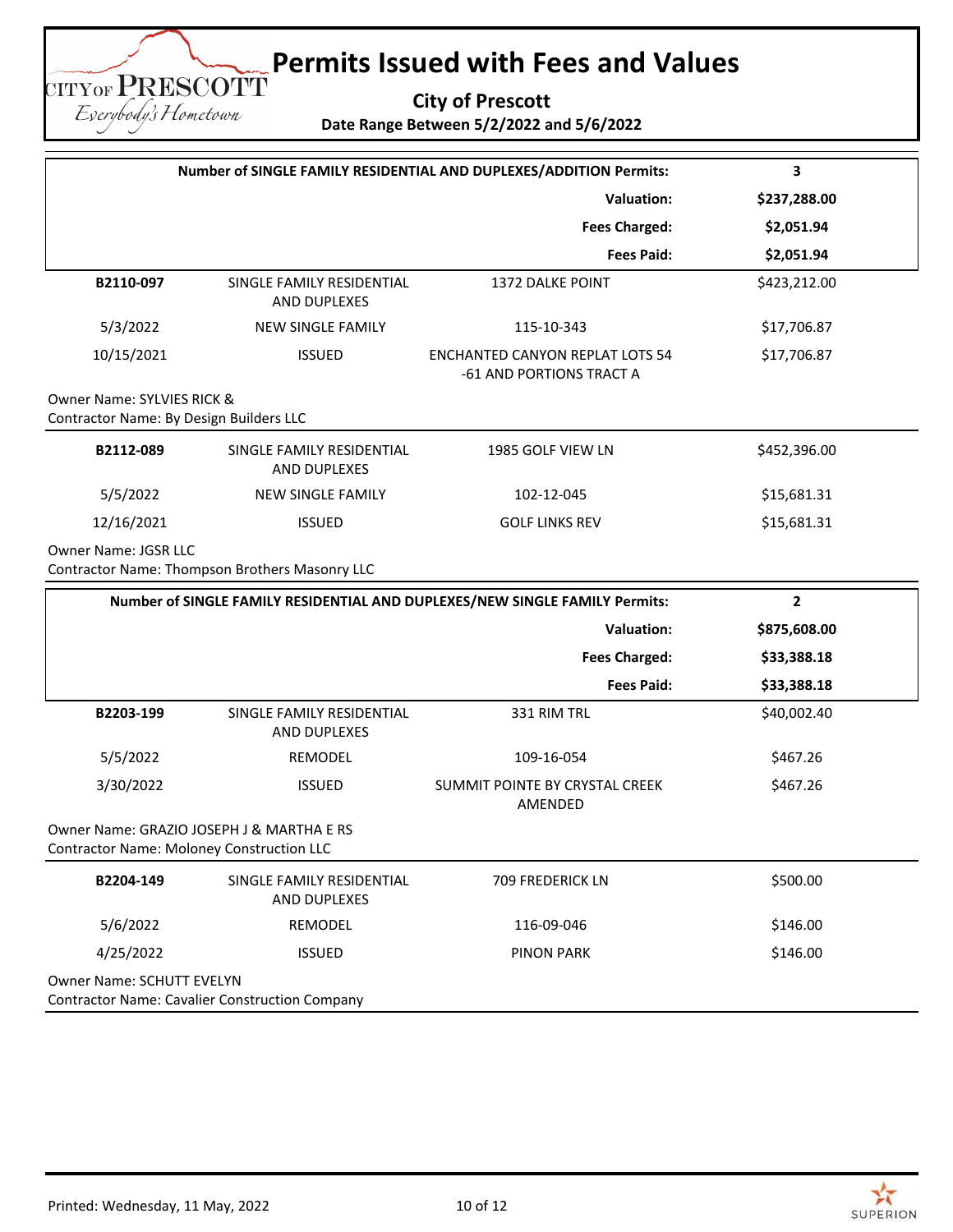**City of Prescott Date Range Between 5/2/2022 and 5/6/2022**

| B2204-171                                                                    | SINGLE FAMILY RESIDENTIAL<br>AND DUPLEXES                                                           | 1357 COYOTE RD                                                    | \$26,166.00 |
|------------------------------------------------------------------------------|-----------------------------------------------------------------------------------------------------|-------------------------------------------------------------------|-------------|
| 5/5/2022                                                                     | REMODEL                                                                                             | 107-12-258                                                        | \$174.22    |
| 4/28/2022                                                                    | <b>ISSUED</b>                                                                                       | HIDDEN VALLEY RANCH PHASE 4                                       | \$174.22    |
| Owner Name: ZAPUT KEVIN & SHEILA JT<br>Contractor Name: Home Depot U S A Inc |                                                                                                     |                                                                   |             |
| B2204-173                                                                    | SINGLE FAMILY RESIDENTIAL<br>AND DUPLEXES                                                           | 1121 OVERSTREET DR                                                | \$15,342.00 |
| 5/5/2022                                                                     | REMODEL                                                                                             | 114-06-080                                                        | \$124.90    |
| 4/28/2022                                                                    | <b>ISSUED</b>                                                                                       | <b>GREEN MANOR HEIGHTS</b>                                        | \$124.90    |
| Owner Name: FIORE ANDREW &<br>Contractor Name: Home Depot U S A Inc          |                                                                                                     |                                                                   |             |
|                                                                              |                                                                                                     | Number of SINGLE FAMILY RESIDENTIAL AND DUPLEXES/REMODEL Permits: | 4           |
|                                                                              |                                                                                                     | <b>Valuation:</b>                                                 | \$82,010.40 |
|                                                                              |                                                                                                     | <b>Fees Charged:</b>                                              | \$912.38    |
|                                                                              |                                                                                                     | <b>Fees Paid:</b>                                                 | \$912.38    |
| B2204-125                                                                    | SINGLE FAMILY RESIDENTIAL<br>AND DUPLEXES                                                           | 335 RIDGE CT                                                      | \$7,338.00  |
| 5/2/2022                                                                     | WINDOWS AND DOORS NEW<br>AND REPLACE                                                                | 107-12-306                                                        | \$146.00    |
| 4/21/2022                                                                    | <b>ISSUED</b>                                                                                       | HIDDEN VALLEY RANCH PHASE 7                                       | \$146.00    |
|                                                                              | Owner Name: THAYER DIRK C & ROBIN J REVOC TRUST<br>Contractor Name: Southwest Windows and doors LLC |                                                                   |             |
| B2204-127                                                                    | SINGLE FAMILY RESIDENTIAL<br>AND DUPLEXES                                                           | 5501 ANGEL TEAR DR                                                | \$7,221.00  |
| 5/4/2022                                                                     | WINDOWS AND DOORS NEW<br><b>AND REPLACE</b>                                                         | 106-02-388                                                        | \$146.00    |
| 4/21/2022                                                                    | <b>ISSUED</b>                                                                                       | PINON OAKS UNIT 3 PHASE 4                                         | \$146.00    |
|                                                                              | Owner Name: HUVELDT PATRICK & RACHEL G (RS)<br>Contractor Name: Southwest Windows and doors LLC     |                                                                   |             |
| B2204-161                                                                    | SINGLE FAMILY RESIDENTIAL<br>AND DUPLEXES                                                           | 1321 NEWPORT RIDGE DR                                             | \$5,751.00  |
| 5/6/2022                                                                     | WINDOWS AND DOORS NEW<br>AND REPLACE                                                                | 110-05-113                                                        | \$146.00    |
| 4/26/2022                                                                    | <b>ISSUED</b>                                                                                       | NEWPORT HEIGHTS UNITS 1 & 2                                       | \$146.00    |
|                                                                              | Owner Name: WILLS RONALD F & PENELOPE H RS (BD)                                                     |                                                                   |             |

Contractor Name: Southwest Windows and doors LLC

| B2204-172 | SINGLE FAMILY RESIDENTIAL<br>AND DUPLEXES | 3297 ORCHID WAY | \$3,100.00 |
|-----------|-------------------------------------------|-----------------|------------|
| 5/2/2022  | WINDOWS AND DOORS NEW<br>AND REPLACE      | 106-28-059M     | \$146.00   |

CITY OF PRESCOTT Everybody's Hometown